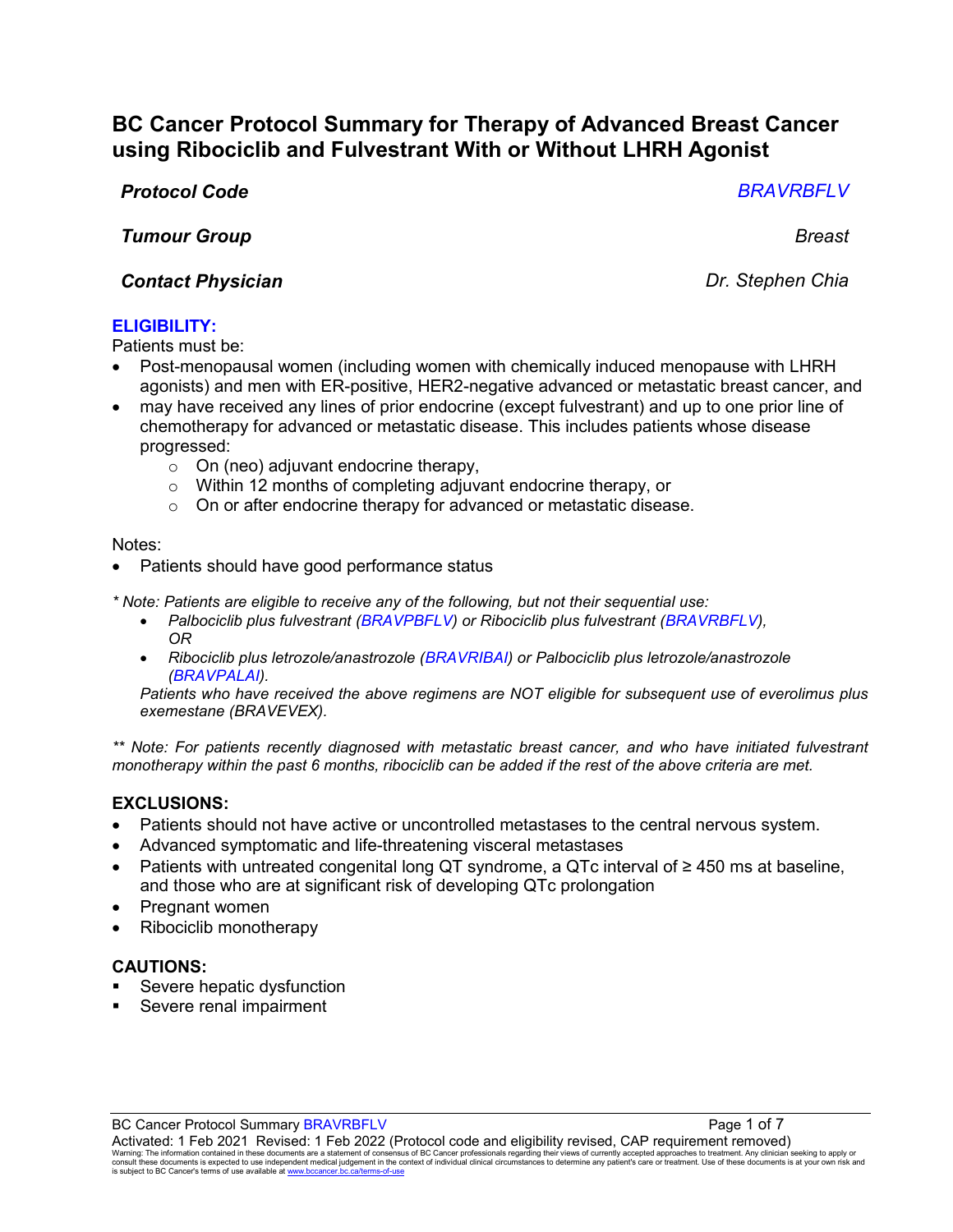## **TESTS:**

- Baseline: CBC & diff, platelets, creatinine, albumin, ALT, alkaline phosphatase, total bilirubin, sodium, potassium, calcium, magnesium, phosphorus, GGT, LDH, ECG
- Baseline if indicated: CA15-3
- Cycle 1 of ribociclib
	- $\circ$  Prior to days 1 and 15: CBC & diff, platelets, creatinine, albumin, ALT, alkaline phosphatase, total bilirubin, sodium, potassium, calcium, magnesium, phosphorus, ECG
- Cycle 2 of ribociclib
	- $\circ$  Prior to day 1 only: CBC & diff, platelets, creatinine, albumin, ALT, alkaline phosphatase, total bilirubin, sodium, potassium, calcium, magnesium, phosphorus, ECG
- Cycles 3 to 6 of ribociclib
	- o Prior to each cycle: CBC & diff, platelets, creatinine, ALT, alkaline phosphatase, total bilirubin
- Cycles 7 onwards of ribociclib
	- $\circ$  If ANC 1.0 x10<sup>9</sup>/L or higher during first 6 cycles:
		- **Prior to every third cycle: CBC & diff, platelets, creatinine**
	- $\circ$  If ANC less than 1.0 x10 $^9$ /L during first 6 cycles:
		- Prior to every 1-2 cycles: CBC & diff, platelets, creatinine
- If clinically indicated: albumin, ALT, alkaline phosphatase, total bilirubin, GGT, LDH, sodium, potassium, calcium, magnesium, phosphorus, CA15-3, ECG, serum cholesterol, triglycerides, CEA, CA125

### **PREMEDICATIONS:**

• Not usually required

# **TREATMENT:**

Until disease progression or unacceptable toxicity

| Drug                             | <b>Dose</b>                                                                              | <b>BC Cancer Administration</b><br><b>Guideline</b> |
|----------------------------------|------------------------------------------------------------------------------------------|-----------------------------------------------------|
| ribociclib                       | 600 mg once daily in the morning for<br>21 days on, 7 days off<br>(one cycle = 28 days)* | PO                                                  |
| <b>Plus</b>                      |                                                                                          |                                                     |
| fulvestrant<br>Cycle 1           | 500 mg once daily on days 1 and 15                                                       | ΙM<br>(Administer as two 250 mg injections)         |
| **fulvestrant<br>Cycle 2 onwards | 500 mg once daily on day 1 of Cycle<br>2 then repeat every 28 days $\pm$ 3<br>days       | ΙM<br>(Administer as two 250 mg injections)         |

\*Repeat ribociclib every 28 days. If a dose is missed, take the **next** dose at the same usual time.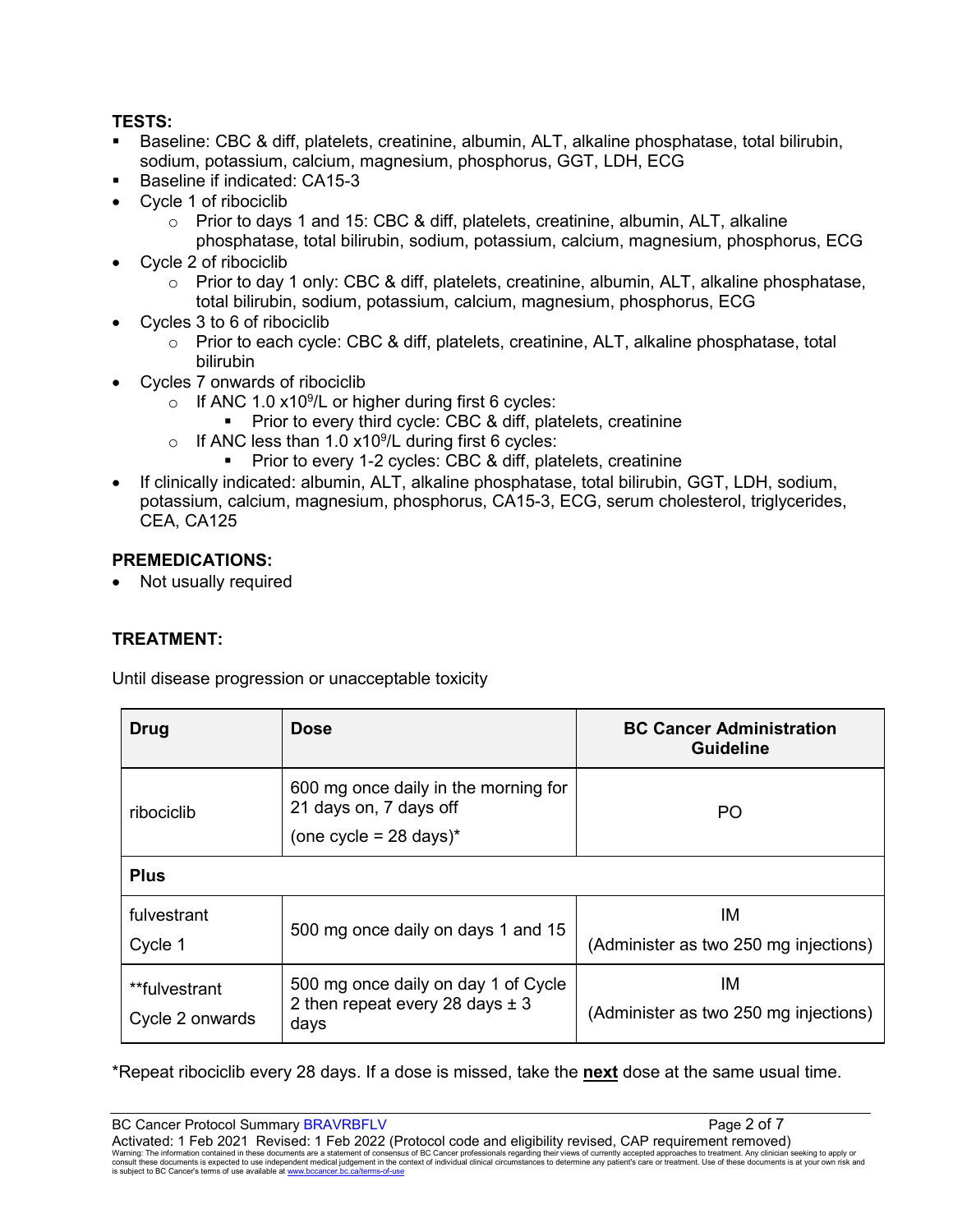\*\*In case ribociclib is delayed/held/omitted, fulvestrant treatment should be continued as planned.

| Drug                                        | <b>Dose</b>                                               | <b>BC Cancer Administration</b><br><b>Guideline</b> |
|---------------------------------------------|-----------------------------------------------------------|-----------------------------------------------------|
| buserelin long acting<br>(SUPREFACT DEPOT)* | 6.3 mg every 6 weeks x 2<br>treatments then every 8 weeks | subcutaneous                                        |
| <b>OR</b>                                   |                                                           |                                                     |
| goserelin long acting<br>(ZOLADEX)*         | 3.6 mg every 4 weeks                                      | subcutaneous                                        |
| <b>OR</b>                                   |                                                           |                                                     |
| leuprolide long acting<br>(LUPRON)*         | 7.5 mg every 4 weeks                                      | ΙM                                                  |

#### **For women needing chemically induced menopause:**

\*Once response has been established, the following long-acting agents may be substituted at the physician's discretion. Menstrual function, and if necessary, hormone levels can be monitored to ensure effective dosing.

| Drug                                        | <b>Dose</b>            | <b>BC Cancer Administration</b><br><b>Guideline</b> |
|---------------------------------------------|------------------------|-----------------------------------------------------|
| buserelin long acting<br>(SUPREFACT DEPOT)* | 9.45 mg every 12 weeks | subcutaneous                                        |
| <b>OR</b>                                   |                        |                                                     |
| goserelin long acting<br>(ZOLADEX LA)*      | 10.8 mg every 12 weeks | subcutaneous                                        |
| <b>OR</b>                                   |                        |                                                     |
| leuprolide long acting<br>(LUPRON DEPOT)*   | 22.5 mg every 12 weeks | ΙM                                                  |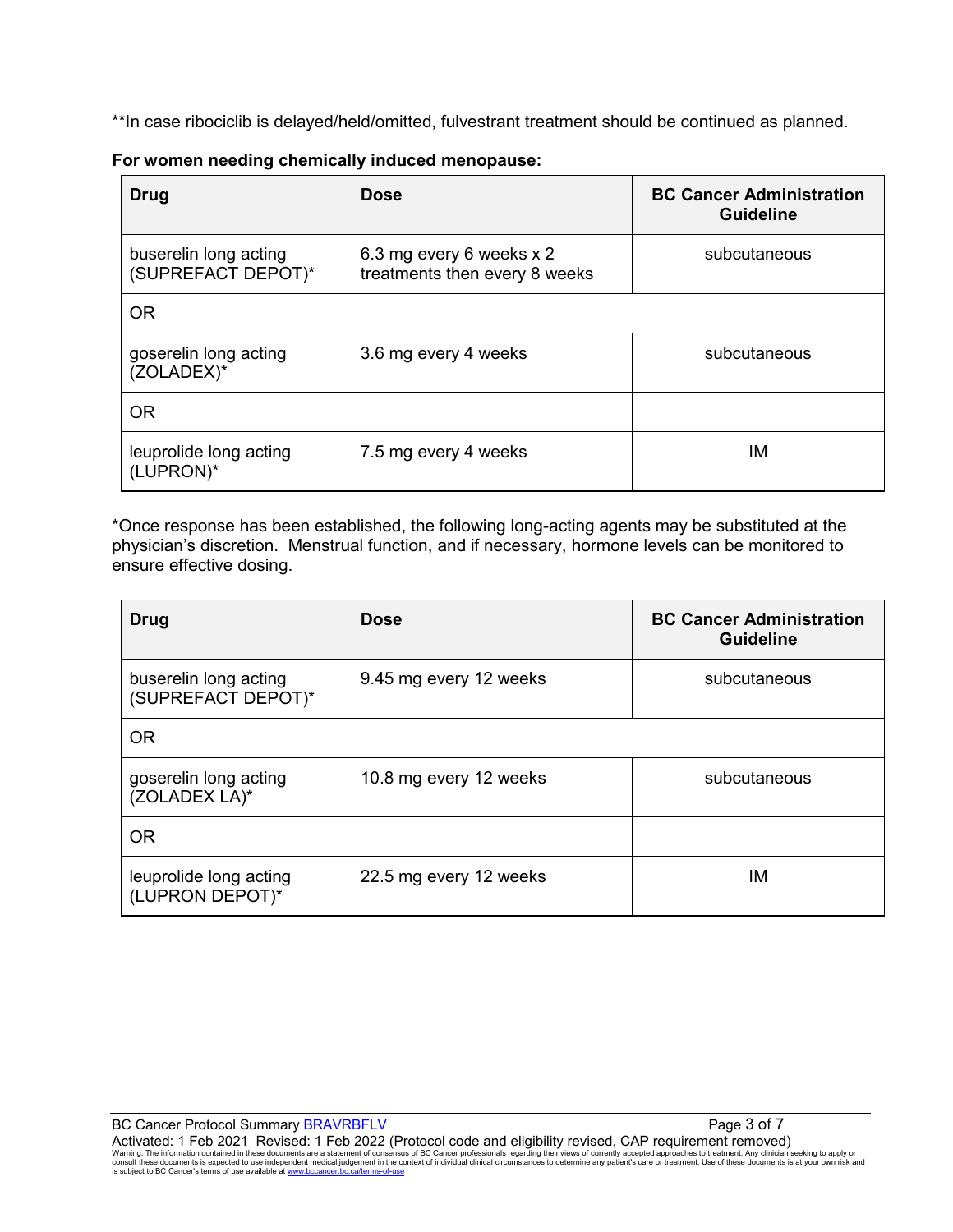## **DOSE MODIFICATIONS:**

## **Ribociclib dose level**

| Dose level            | Daily dose            |
|-----------------------|-----------------------|
| Starting dose         | 600 mg                |
| First dose reduction  | 400 mg                |
| Second dose reduction | $200$ mg <sup>*</sup> |

\* Discontinue if further dose reduction required below 200 mg/d

### **1. Hematological**

| Neutropenia<br>(ANC x10 <sup>9</sup> /L)          | <b>Dose Modifications</b>                                                                                                                                                                                                                                                                                                                                                              |
|---------------------------------------------------|----------------------------------------------------------------------------------------------------------------------------------------------------------------------------------------------------------------------------------------------------------------------------------------------------------------------------------------------------------------------------------------|
| Grade 1 and 2 (greater<br>than or equal to 1.0)   | Continue at same dose.                                                                                                                                                                                                                                                                                                                                                                 |
| Grade 3<br>$(0.5$ to less than $1.0$ <sup>*</sup> | <u>Day 1</u><br>Delay. When ANC greater than or equal to 1.0 x $10^9$ /L, resume at<br>same dose (If grade 3 neutropenia recurs, delay until recovery to 1.0<br>x 10 <sup>9</sup> /L, and reduce to next lower dose)                                                                                                                                                                   |
|                                                   | Day 15 of cycle 1<br>Continue same dose for remainder of cycle. Check ANC on day 22;<br>If ANC on day 22 is:<br>greater than or equal to $0.5 \times 10^9$ /L: continue at same dose<br>for next cycle, when ANC greater than or equal to $1.0 \times 10^9$ /L<br>less than $0.5 \times 10^9$ /L: resume at next lower dose, when ANC<br>greater than or equal to $1.0 \times 10^9$ /L |
| Grade 4 (less than 0.5)                           | <u>Day 1</u><br>Delay. When ANC $\geq 1.0 \times 10^9$ /L, resume at next lower dose.                                                                                                                                                                                                                                                                                                  |
| OR.<br>Grade 3 plus fever<br>and/or<br>infection  | Day 15 of cycle 1<br>Omit remainder of cycle.<br>When ANC greater than or equal to 1.0 x $10^9$ /L, resume at next lower<br>dose.                                                                                                                                                                                                                                                      |

BC Cancer Protocol Summary BRAVRBFLV Page 4 of 7 Activated: 1 Feb 2021 Revised: 1 Feb 2022 (Protocol code and eligibility revised, CAP requirement removed)<br>Warning: The information contained in these documents are a statement of consensus of BC Cancer professionals regar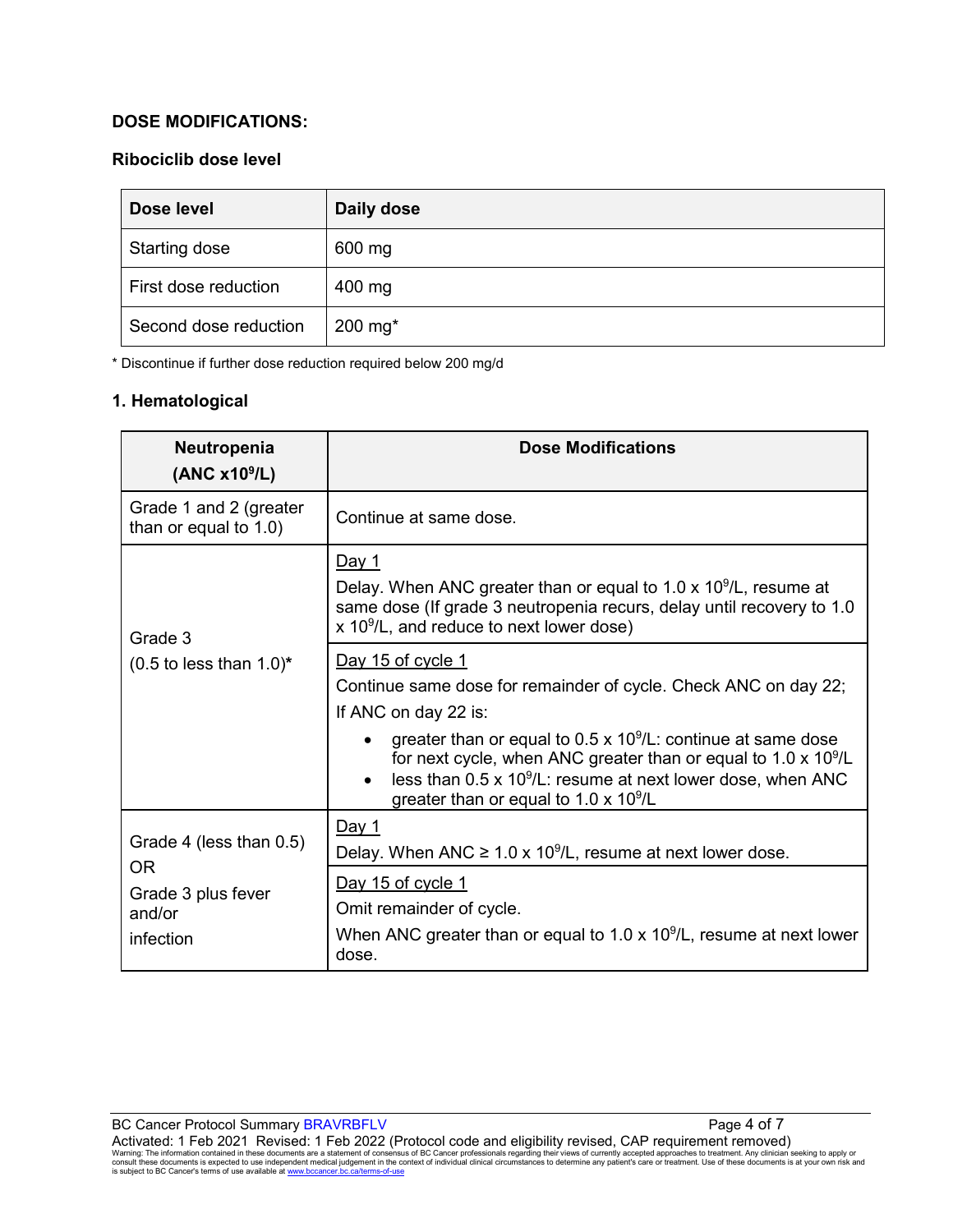| Thrombocytopenia<br>(Platelets x10 <sup>9</sup> /L) | <b>Dose Modifications</b>                                                                                                                                                                                                                                                                 |
|-----------------------------------------------------|-------------------------------------------------------------------------------------------------------------------------------------------------------------------------------------------------------------------------------------------------------------------------------------------|
| Grade 1 (greater than or<br>equal to 75)            | Continue at same dose.                                                                                                                                                                                                                                                                    |
| Grade 2 (50 to 74)                                  | <u>Day 1</u><br>Delay. When platelets greater than or equal to 75 x 10 <sup>9</sup> /L, resume at<br>same dose.                                                                                                                                                                           |
|                                                     | Day 15 of cycle 1<br>Continue same dose for remainder of cycle. Check platelets on day<br>22:<br>If platelets on day 22 are:                                                                                                                                                              |
|                                                     | greater than or equal to 50 x $10^9$ /L: continue at same dose for<br>next cycle, when platelets greater than or equal to 75 x 10 <sup>9</sup> /L<br>less than 50 x 10 <sup>9</sup> /L: resume at next lower dose, when platelets<br>$\bullet$<br>greater than or equal to 75 x $10^9$ /L |
| Grade 3 (25 to 49)                                  | Day 1<br>Delay. When platelets greater than or equal to $75 \times 10^9$ /L, resume at<br>same dose. (If grade 3 thrombocytopenia recurs, delay until recovery<br>to $75 \times 10^9$ /L, and reduce to next lower dose)                                                                  |
|                                                     | Day 15 of cycle 1<br>Omit remainder of cycle.<br>When platelets greater than or equal to 75 x $10^9$ /L, resume at                                                                                                                                                                        |
|                                                     | next lower dose.                                                                                                                                                                                                                                                                          |
| Grade 4 (less than $25$ ) *                         | Day 1<br>Delay. When greater than or equal to 75 x $10^9$ /L, resume at next lower<br>dose.                                                                                                                                                                                               |
|                                                     | Day 15 of cycle 1<br>Omit remainder of cycle.<br>When platelets greater than or equal to 75 x $10^9$ /L, resume at next<br>lower dose.                                                                                                                                                    |

**\***Consider dose reduction if more than 1 week to recover, or recurrent on day 1 of subsequent cycles.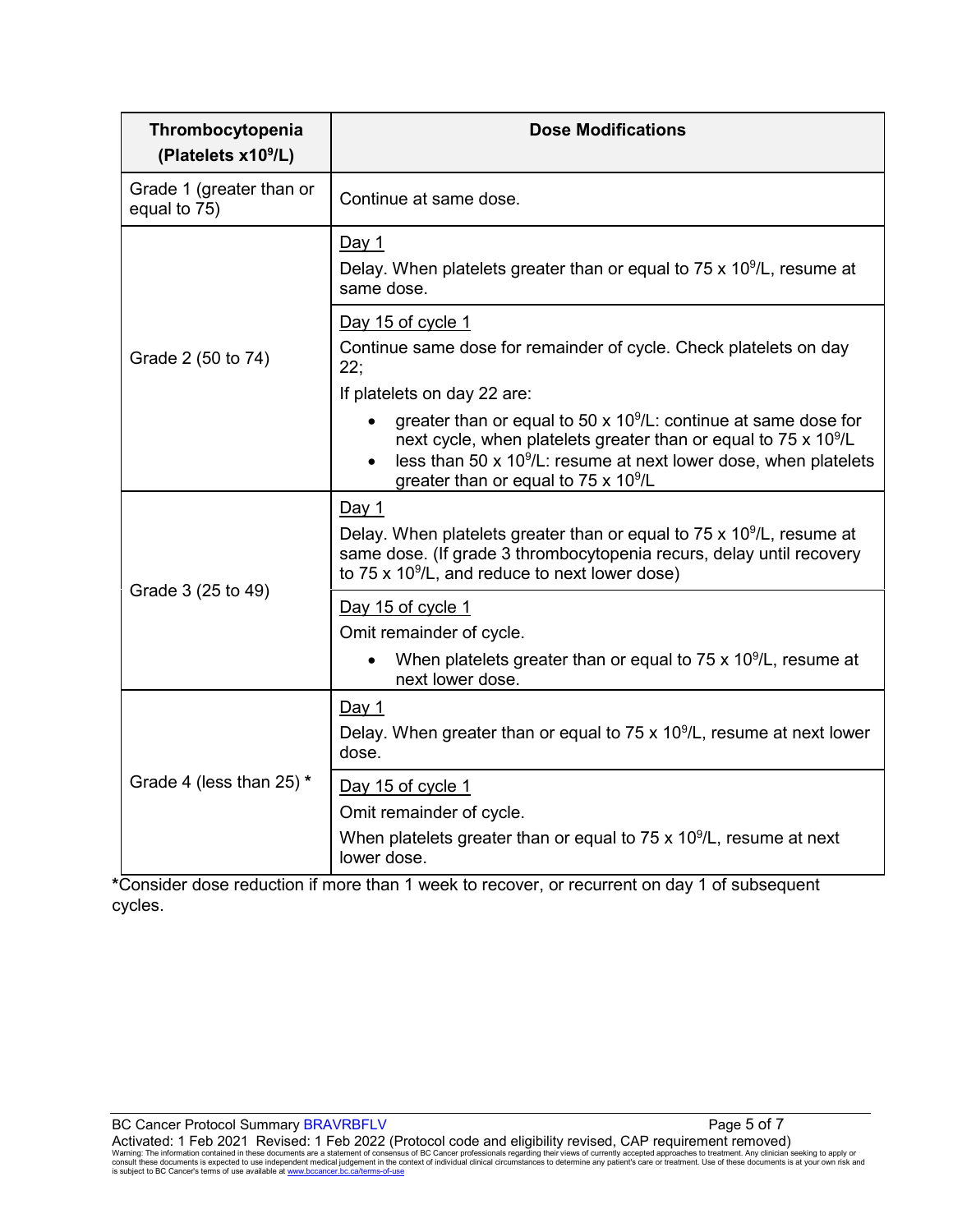## **2. Hepatic dysfunction:**

| <b>Hepatic Impairment</b>     | <b>Starting Dose at Baseline</b> |
|-------------------------------|----------------------------------|
| Mild (Child-Pugh class A)     | 600 mg                           |
| Moderate (Child-Pugh class B) | 400 mg                           |
| Severe (Child-Pugh class C)   | 400 mg                           |

| <b>Bilirubin</b>                         |     | <b>ALT or AST</b>                | <b>Dose</b>                                                                                                                                                                                                       |
|------------------------------------------|-----|----------------------------------|-------------------------------------------------------------------------------------------------------------------------------------------------------------------------------------------------------------------|
| $\leq 2 \times$ ULN                      | And | $>$ 3 to 5 x ULN                 | If baseline ALT or AST $>$ 3 to 5 x ULN,<br>continue at same dose.<br>If baseline ALT or AST $\leq$ 3 x ULN,<br>delay until ≤ baseline, then resume at<br>same dose. If recurs, then resume at<br>next lower dose |
|                                          |     | $> 5$ to 20 x ULN<br>$> 20x$ ULN | Delay until $\leq$ baseline, then resume at<br>next lower dose. If recurs, then<br>discontinue<br><b>Discontinue</b>                                                                                              |
| > 2 x ULN (in absence<br>of cholestasis) | And | $> 3x$ ULN                       | Discontinue                                                                                                                                                                                                       |

ULN = upper limit of normal

#### **3. Renal dysfunction:**

| <b>Estimated GFR (eGFR)* or Creatinine</b><br>clearance (mL/min) | <b>Starting Dose at Baseline</b> |
|------------------------------------------------------------------|----------------------------------|
| greater than or equal to 30                                      | 600 mg                           |
| 15 to $29$                                                       | $200 \text{ mg}$                 |

\*as reported in patient's laboratory report

### **4. QT interval prolongation:**

| QTc Interval (ms)                                                                                                                                                                                                                                                            | <b>Dose</b>                                                                                                                                         |  |
|------------------------------------------------------------------------------------------------------------------------------------------------------------------------------------------------------------------------------------------------------------------------------|-----------------------------------------------------------------------------------------------------------------------------------------------------|--|
| >480                                                                                                                                                                                                                                                                         | Delay. If QTc resolves to < 481 ms, restart at same dose level. If recurs,<br>delay until QTc resolves to < 481 ms, then resume at next lower dose. |  |
| > 500                                                                                                                                                                                                                                                                        | Delay, if QTc > 500 ms. If QTc resolves to < 481 ms, resume at next<br>lower dose.                                                                  |  |
| If QTc interval prolongation is either $>$ 500 ms or $>$ 60 ms increase from baseline AND associated<br>with torsades de pointes or polymorphic ventricular tachycardia, unexplained syncope or<br>signs/symptoms of serious arrhythmia, permanently discontinue ribociclib. |                                                                                                                                                     |  |

BC Cancer Protocol Summary BRAVRBFLV Page 6 of 7 Activated: 1 Feb 2021 Revised: 1 Feb 2022 (Protocol code and eligibility revised, CAP requirement removed)<br>Warning: The information contained in these documents are a statement of consensus of BC Cancer professionals regar